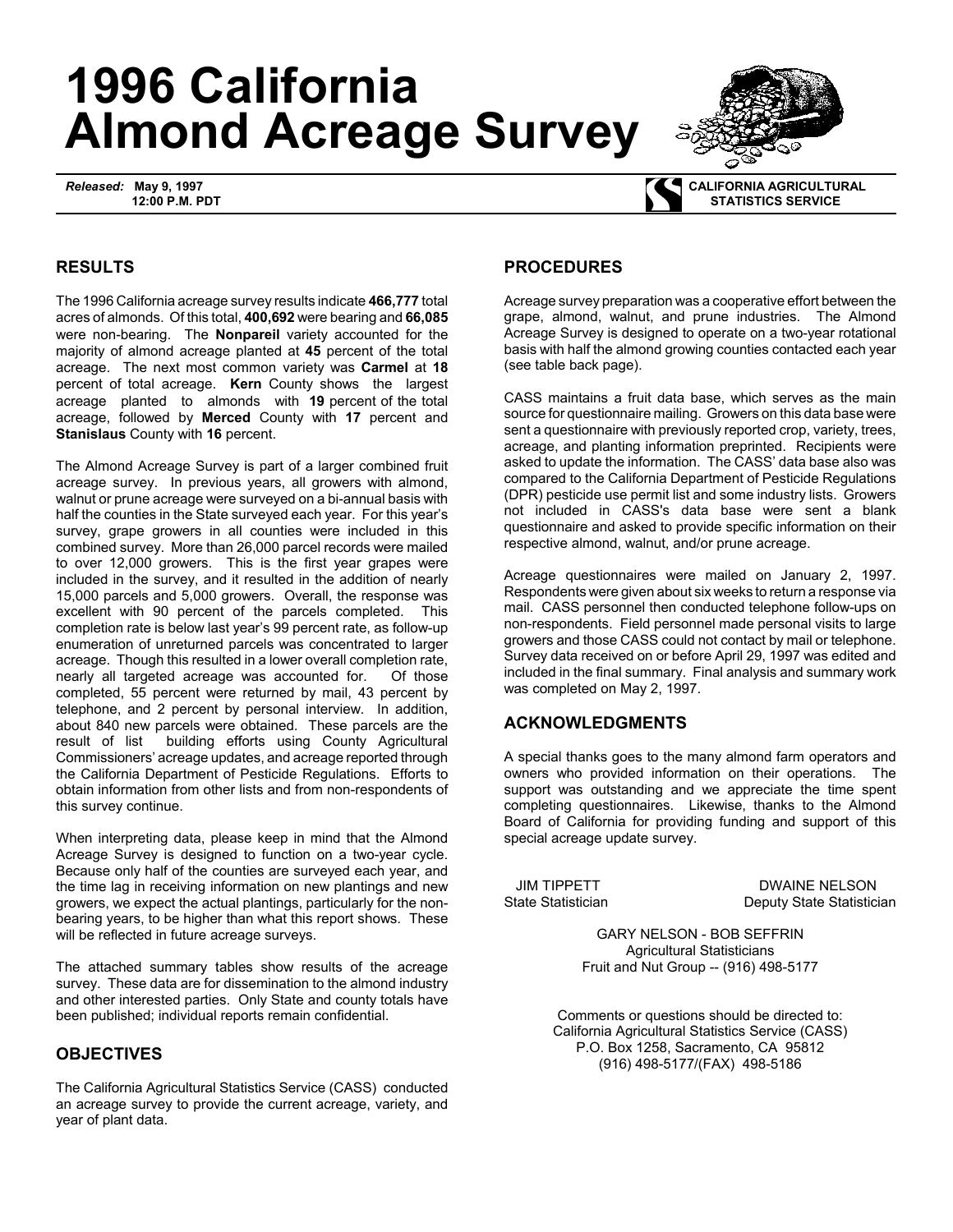|                        |                   |                |             |             |                |             | 1990 ALIWOND ACKEAGE BT COUNTIT, BT TEAK FLANTED |          |          |              |              |                |          |        |              |                |
|------------------------|-------------------|----------------|-------------|-------------|----------------|-------------|--------------------------------------------------|----------|----------|--------------|--------------|----------------|----------|--------|--------------|----------------|
| County                 | 1967 &<br>Earlier | 1968           | 1969        | 1970        | 1971           | 1972        | 1973                                             | 1974     | 1975     | 1976         | 1977         | 1978           | 1979     | 1980   | 1981         | 1982           |
| <b>BUTTE</b>           | 5,632             | 587            | 959         | 1,064       | 543            | 693         | 1,314                                            | 1,522    | 1,150    | 829          | 88           | 733            | 1,171    | 2,397  | 2,770        | 1,909          |
| <b>CALAVERAS</b>       | 14                | 0              | 0           | 13          | $\mathbf 0$    | $\mathbf 0$ | $\mathbf{0}$                                     | 0        | $\Omega$ | $\Omega$     | $\mathbf{0}$ | $\Omega$       | $\Omega$ | 5      | 0            | $\overline{0}$ |
| <b>COLUSA</b>          | 3,332             | 233            | 176         | 137         | 39             | 290         | 201                                              | 125      | 110      | 156          | 27           | 248            | 206      | 1,524  | 1,256        | 1,384          |
| <b>CONTRA COSTA</b>    | 23                | $\Omega$       | $\Omega$    | 0           | $\Omega$       | 0           | $\Omega$                                         | $\Omega$ | $\Omega$ | $\Omega$     | $\Omega$     | $\Omega$       | $\Omega$ |        | 10           | 3              |
| <b>FRESNO</b>          | 743               | 100            | 59          | 307         | 298            | 559         | 1,525                                            | 2,848    | 1,778    | 819          | 440          | 393            | 1,591    | 3,001  | 4,921        | 1,919          |
| <b>GLENN</b>           | 1.390             | 112            | 197         | 56          | 492            | 15          | 435                                              | 1,325    | 777      | 65           | 27           | 280            | 1.908    | 1.143  | 1,517        | 941            |
| <b>KERN</b>            | 298               | 11             | 854         | 2.896       | 4.263          | 3.485       | 3.450                                            | 6.109    | 2.731    | 450          | 250          | 786            | 2.900    | 4.151  | 10.048       | 2,675          |
| <b>KINGS</b>           |                   | 0              | 0           | 0           | 45             | $\Omega$    | $\Omega$                                         | 8        | 43       | $\Omega$     | $\mathbf{0}$ | 76             | $\Omega$ | 111    | 374          | 439            |
| LAKE                   |                   | $\Omega$       | $\Omega$    | O           | 0              | $\Omega$    | O                                                | $\Omega$ | $\Omega$ |              |              | $\Omega$       |          | 0      | 0            | $\overline{0}$ |
| <b>LOS ANGELES</b>     |                   | $\Omega$       | $\Omega$    | $\mathbf 0$ | $\Omega$       | $\Omega$    |                                                  | 0        | $\Omega$ |              | $\Omega$     | $\Omega$       | $\Omega$ | 0      | $\Omega$     | $\Omega$       |
| <b>MADERA</b>          | 1,318             | 568            | 77          | 797         | 469            | 604         | 682                                              | 1,284    | 1.824    | 554          | 134          | 1.317          | 2,065    | 3,224  | 2,880        | 3,616          |
| <b>MERCED</b>          | 6.361             | 782            | 824         | 719         | 1.240          | 1.215       | 2.176                                            | 1,678    | 2.118    | 1,276        | 1.293        | 3.114          | 5.660    | 6.655  | 5.049        | 3,753          |
| <b>PLACER</b>          | 49                | $\Omega$       | $\Omega$    | 0           | 0              | $\Omega$    | $\Omega$                                         | $\Omega$ | $\Omega$ | $\mathbf{0}$ | 0            | $\Omega$       | $\Omega$ | 0      | 0            | $\Omega$       |
| <b>RIVERSIDE</b>       | O                 | $\overline{2}$ | $\Omega$    | $\Omega$    | $\Omega$       | $\Omega$    | ŋ                                                | 0        | $\Omega$ |              |              |                |          |        | $\mathbf{0}$ | $\Omega$       |
| <b>SACRAMENTO</b>      |                   | $\Omega$       | $\Omega$    | $\Omega$    | 0              | $\Omega$    |                                                  | ŋ        | $\Omega$ |              |              |                |          |        | $\Omega$     | $\Omega$       |
| <b>SAN BERNARDINO</b>  | $\Omega$          | $\Omega$       | $\Omega$    | $\Omega$    | $\Omega$       | $\Omega$    | $\Omega$                                         | 0        | $\Omega$ |              | $\mathbf{0}$ | $\Omega$       | $\Omega$ | 0      | $\Omega$     | $\Omega$       |
| <b>SAN JOAQUIN</b>     | 5,001             | 787            | 440         | 949         | 670            | 563         | 633                                              | 1.403    | 1.268    | 659          | 539          | 1.406          | 2.010    | 1.891  | 2,944        | 1,188          |
| <b>SAN LUIS OBISPO</b> | 1.367             | 54             | 13          | 29          | 13             | 33          | $\Omega$                                         | $\Omega$ | 10       |              | $\Omega$     | $\Omega$       |          | 0      | 3            | 12             |
| <b>SOLANO</b>          | 579               | 37             | 33          | 6           | 9              | $\Omega$    | 43                                               | 44       | 12       |              |              | $\Omega$       |          |        | $\Omega$     | 40             |
| SONOMA                 | $\Omega$          | $\Omega$       | $\mathbf 0$ | $\mathbf 0$ | $\mathbf 0$    | 0           | $\Omega$                                         | $\Omega$ | $\Omega$ |              | ŋ            | $\Omega$       |          | U      | $\Omega$     | $\Omega$       |
| <b>STANISLAUS</b>      | 4,895             | 1,298          | 803         | 1,946       | 891            | 2,365       | 2,636                                            | 2,630    | 2,242    | 1,648        | 2,124        | 3,991          | 5.765    | 4.117  | 4,400        | 3,570          |
| <b>SUTTER</b>          | 1,017             | 139            | 47          | 47          | 6              | 15          | 137                                              | 121      | 153      | 23           | 48           | 115            | 146      | 147    | 87           | 73             |
| <b>TEHAMA</b>          | 135               |                | 0           | 13          | 9              | 109         | 248                                              | 17       | 206      | $\Omega$     | 43           | $\overline{2}$ | 72       | 746    | 1,263        | 852            |
| <b>TULARE</b>          | 69                | 89             | 63          | 14          | $\Omega$       | 178         | 40                                               | 559      | 219      | 102          | 0            | 312            | 476      | 746    | 1,339        | 512            |
| <b>YOLO</b>            | 1,716             | 28             | 26          | 157         | 24             | 46          | 32                                               | 52       | 18       | 33           | 53           | 110            | 42       | 117    | 229          | 165            |
| YUBA                   | 379               | $\Omega$       | 3           | 62          | $\overline{1}$ | 8           | 69                                               | 62       | 170      | $\Omega$     | 39           | 21             | 17       | 51     | 56           | 11             |
|                        |                   |                |             |             |                |             |                                                  |          |          |              |              |                |          |        |              |                |
| <b>STATE TOTAL</b>     | 34,319            | 4,834          | 4,541       | 9,239       | 9,009          | 10,187      | 13,578                                           | 19,786   | 14,861   | 6,632        | 5,114        | 12,909         | 24,029   | 30,028 | 39,145       | 23,062         |

**1996 ALMOND ACREAGE BY COUNTY, BY YEAR PLANTED**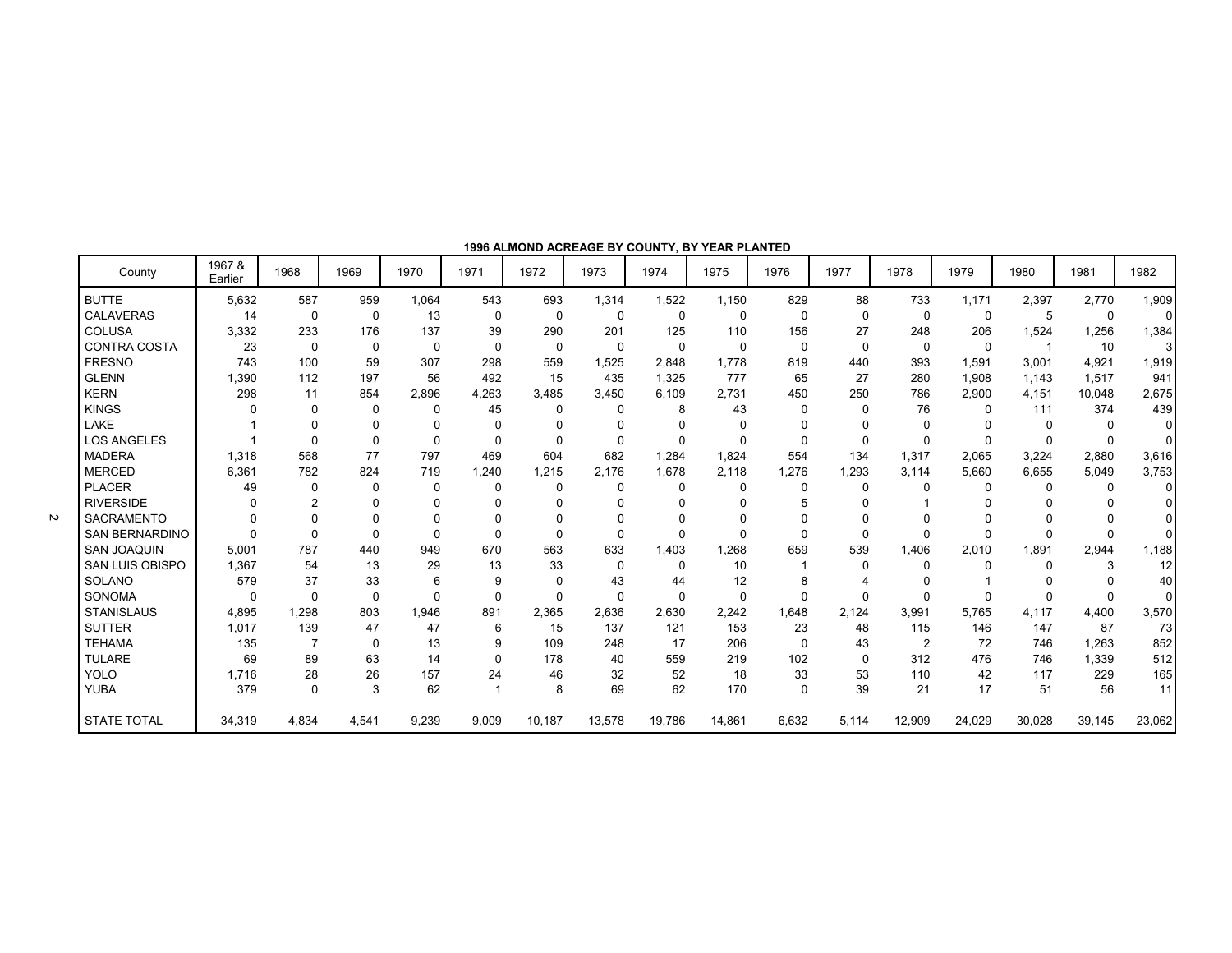|                       |          |          |                |          |          |          |                |                |          |          |             |              |          |          |          | Acres Standing in 1996 a/ |         |
|-----------------------|----------|----------|----------------|----------|----------|----------|----------------|----------------|----------|----------|-------------|--------------|----------|----------|----------|---------------------------|---------|
| County                | 1983     | 1984     | 1985           | 1986     | 1987     | 1988     | 1989           | 1990           | 1991     | 1992     | 1993        | 1994         | 1995     | 1996     | Bearing  | Non-<br>Bearing           | Total   |
| <b>BUTTE</b>          | 814      | 547      | 501            | 763      | 336      | 673      | 463            | 1,134          | 486      | 1,285    | 790         | 1,297        | 1,636    | 2,004    | 31,153   | 4,937                     | 36,090  |
| <b>CALAVERAS</b>      | $\Omega$ | 0        | 0              | 0        | $\Omega$ | 0        | $\Omega$       | 0              | $\Omega$ | 0        | 0           | $\Omega$     | 0        | 0        | 32       | 0                         | 32      |
| COLUSA                | 283      | 377      | 374            | 362      | 153      | 532      | 786            | 767            | 148      | 72       | 94          | 359          | 325      | 156      | 13,392   | 840                       | 14,232  |
| <b>CONTRA COSTA</b>   | $\Omega$ | 18       | $\Omega$       | 3        | $\Omega$ | 0        | $\Omega$       | 0              | $\Omega$ | 3        |             | 0            | 0        | 0        | 62       | 0                         | 62      |
| <b>FRESNO</b>         | 591      | 775      | 1,027          | 1,314    | 2,403    | 2,809    | 2,450          | 5,252          | 1,089    | 1,135    | 2,414       | 2,405        | 2,902    | 896      | 42,560   | 6,203                     | 48,763  |
| <b>GLENN</b>          | 250      | 467      | 192            | 138      | 148      | 1,168    | 1,062          | 838            | 273      | 508      | 528         | 1,556        | 1,644    | 952      | 16,252   | 4,152                     | 20,404  |
| <b>KERN</b>           | 1,117    | 937      | 817            | 777      | 1,012    | 2,055    | 4,456          | 3,569          | 1,899    | 1,431    | 5.181       | 7.190        | 6,841    | 4,578    | 68,608   | 18,609                    | 87,217  |
| <b>KINGS</b>          | 71       | 0        | $\overline{2}$ | 100      | 20       | 23       | 102            | 23             | 480      | 0        | 144         | 53           | 141      | $\Omega$ | 2,061    | 194                       | 2,255   |
| LAKE                  | $\Omega$ | 0        |                | O        | $\Omega$ | $\Omega$ | O              | $\Omega$       | $\Omega$ | 0        | $\Omega$    | $\Omega$     | $\Omega$ | 0        |          | $\Omega$                  |         |
| <b>LOS ANGELES</b>    |          | $\Omega$ | $\Omega$       | $\Omega$ | $\Omega$ | 0        | 0              | $\Omega$       | $\Omega$ | 0        | $\Omega$    | $\Omega$     | 0        | $\Omega$ |          | $\Omega$                  |         |
| <b>MADERA</b>         | 803      | 1,405    | 1,369          | 871      | 706      | 1,449    | 1,726          | 1.141          | 1,083    | 402      | 1.128       | 1,754        | 2,204    | 969      | 33,496   | 4,927                     | 38,423  |
| <b>MERCED</b>         | 1.484    | 2,354    | 1,650          | 1.055    | 2.117    | 2,288    | 3,107          | 3,032          | 2.774    | 2,978    | 2.173       | 3.828        | 3,604    | 2.152    | 68.925   | 9.584                     | 78,509  |
| <b>PLACER</b>         | n        | 0        | $\Omega$       | O        | $\Omega$ | 0        | <sup>0</sup>   | $\Omega$       | $\Omega$ | 0        | $\Omega$    | $\Omega$     | $\Omega$ | 0        | 49       | $\Omega$                  | 49      |
| <b>RIVERSIDE</b>      |          |          |                | O        | O        | O        |                | 0              |          | 0        | 0           | n            | U        | $\Omega$ | 8        | $\Omega$                  |         |
| <b>SACRAMENTO</b>     |          |          |                | 108      | $\Omega$ | O        |                | 0              |          |          |             |              |          | $\Omega$ | 108      |                           | 108     |
| <b>SAN BERNARDINO</b> | 35       | $\Omega$ | $\Omega$       | $\Omega$ | $\Omega$ | 0        | $\Omega$       | $\Omega$       | $\Omega$ | U        | $\Omega$    | $\Omega$     | 0        | $\Omega$ | 35       | $\Omega$                  | 35      |
| <b>SAN JOAQUIN</b>    | 751      | 638      | 751            | 636      | 1.000    | 971      | 831            | 1.048          | 464      | 1.096    | 1.129       | 1,117        | 1,548    | 1.362    | 31.666   | 4.027                     | 35,693  |
| SAN LUIS OBISPO       | 12       | 0        |                | O        | $\Omega$ | 3        | 15             | 6              | $\Omega$ | 0        | $\Omega$    | $\mathbf{0}$ | 0        | 0        | 1.571    | 0                         | 1,571   |
| <b>SOLANO</b>         |          | 0        |                |          | $\Omega$ | 0        | 19             | 9              | $\Omega$ | 0        | $\Omega$    | $\Omega$     | 86       | 58       | 844      | 144                       | 988     |
| SONOMA                |          | $\Omega$ | $\Omega$       | $\Omega$ | $\Omega$ | $\Omega$ | $\Omega$       | $\Omega$       | $\Omega$ | $\Omega$ | $\Omega$    | $\Omega$     | 0        | 14       | $\Omega$ | 14                        | 14      |
| <b>STANISLAUS</b>     | 1,504    | 1,506    | 1,884          | 1,136    | 2,264    | 2,803    | 1,846          | 2.184          | 2,119    | 2,087    | 2,371       | 2,588        | 3,735    | 2,298    | 67,025   | 8,621                     | 75,646  |
| <b>SUTTER</b>         | 35       | 107      | 73             | 147      | 36       | 97       | 110            | 90             | 97       | 37       | 126         | 107          | 131      | 153      | 3,276    | 391                       | 3,667   |
| <b>TEHAMA</b>         | 134      | 47       | 89             | 102      | 458      | 182      | 125            | 218            | 309      | 9        | 159         | 172          | 327      | 342      | 5,554    | 841                       | 6,395   |
| <b>TULARE</b>         | 432      | 358      | 62             | 5        | 155      | 399      | 161            | 357            | 280      | 888      | 526         | 520          | 500      | 517      | 8,341    | 1,537                     | 9,878   |
| YOLO                  | 1.068    | 44       | 35             | 87       | 57       | 85       | 78             | 33             | 37       | 66       | 98          | 73           | 142      | 32       | 4,536    | 247                       | 4,783   |
| YUBA                  | 13       | 13       | $\Omega$       | 43       | 19       | 41       | $\overline{1}$ | $\overline{1}$ | 54       | 3        | $\mathbf 0$ | $\Omega$     | $\Omega$ | 828      | 1,137    | 828                       | 1,965   |
| <b>STATE TOTAL</b>    | 9,397    | 9,593    | 8,825          | 7,647    | 10,884   | 15,578   | 17,339         | 19,702         | 11,592   | 12,000   | 16,862      | 23,017       | 25,761   | 17,307   | 400,692  | 66,085                    | 466,777 |

#### **1996 ALMOND ACREAGE BY COUNTY, BY YEAR PLANTED (Continued)**

a<sup>/</sup> Non-bearing includes plantings for 1994-96. Summing years to bearing, non-bearing, and total may not agree due to rounding.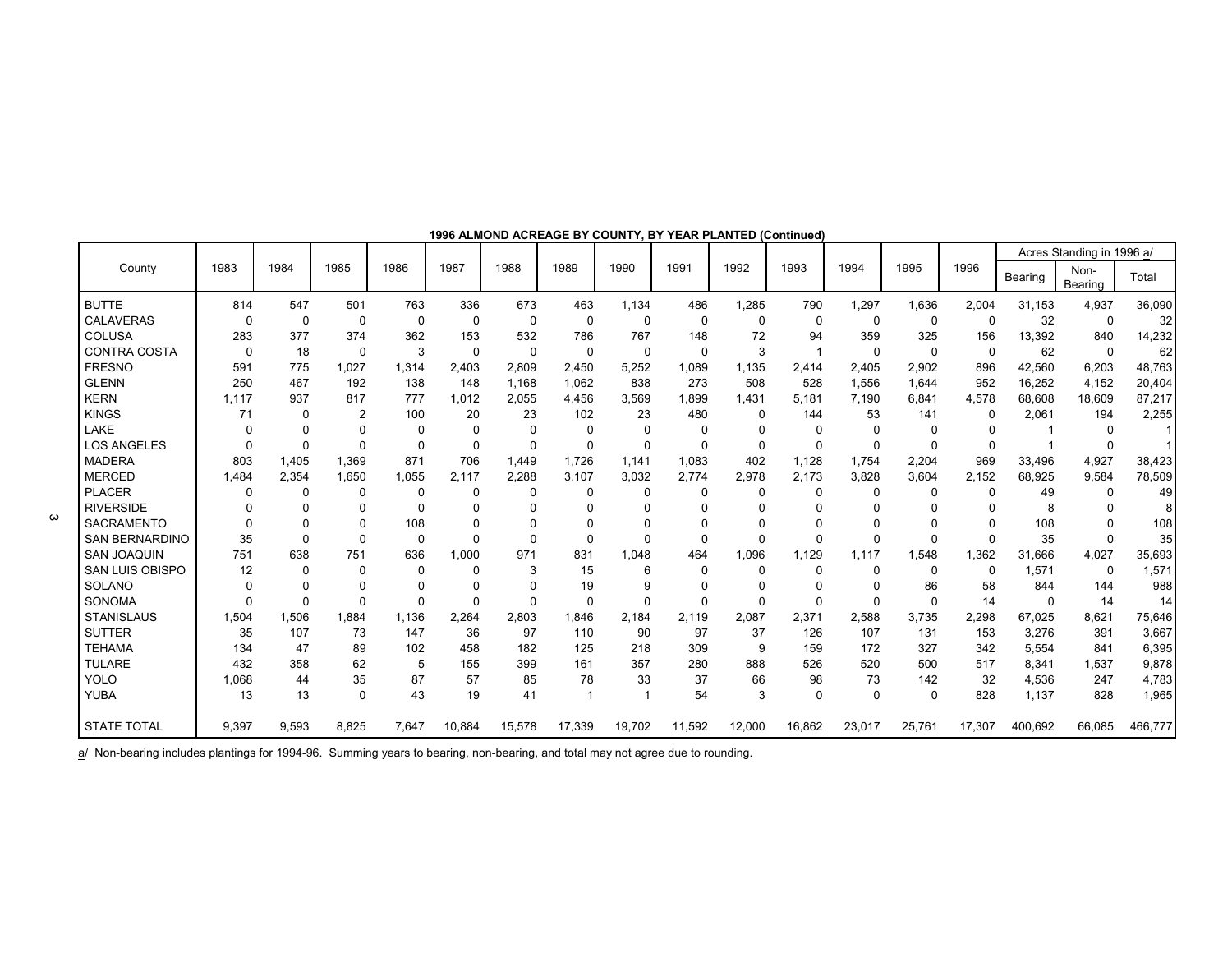| Variety                 | 1967 &<br>Earlier | 1968             | 1969              | 1970        | 1971           | 1972                    | 1973           | 1974        | 1975            | 1976           | 1977              | 1978                 | 1979           | 1980           | 1981        | 1982           |
|-------------------------|-------------------|------------------|-------------------|-------------|----------------|-------------------------|----------------|-------------|-----------------|----------------|-------------------|----------------------|----------------|----------------|-------------|----------------|
| <b>ALDRICH</b>          | 21                | $\mathbf 0$      | $\mathbf 0$       | $\mathbf 0$ | $\mathbf 0$    | $\mathbf 0$             | $\mathbf 0$    | $\mathbf 0$ | 5               | $\mathbf 0$    | $\mathsf 0$       | 6                    | $\mathbf 0$    | 8              | $\mathbf 0$ | $\mathbf{3}$   |
| <b>BUTTE</b>            | 67                | $\mathbf 0$      | 17                | 6           | 19             | 19                      | $\overline{2}$ | 23          | 34              | 71             | 13                | 52                   | 260            | 616            | 1,246       | 1,052          |
| <b>CARMEL</b>           | 173               | 86               | 25                | 151         | 190            | 723                     | 1,607          | 2,420       | 2,278           | 1,138          | 1,004             | 2,645                | 5,830          | 6,874          | 9,731       | 6,553          |
| <b>CARRIONS</b>         | 0                 | 0                | 0                 | 0           | 0              | 0                       | 0              | 0           | 0               | 15             | 13                | 0                    | 4              | 84             | 63          | 11             |
| <b>CLAMPER</b>          | 0                 | $\mathbf 0$      | $\Omega$          | $\Omega$    | $\Omega$       | $\Omega$                | $\Omega$       | $\Omega$    | $\Omega$        | $\Omega$       | $\mathbf 0$       | $\mathbf 0$          | $\Omega$       | $\Omega$       | 0           | 41             |
| <b>DAVEY</b>            | 155               | $\Omega$         | 0                 | $\Omega$    |                | 0                       | $\Omega$       |             | 23              | 0              | $\Omega$          | 0                    | 13             | 0              | 0           | $\mathbf 0$    |
| <b>DOTTIE WON</b>       | $\mathbf 0$       | $\Omega$         | $\Omega$          | $\Omega$    | $\Omega$       | $\Omega$                | $\Omega$       | O           | $\Omega$        | 0              | $\Omega$          | $\overline{2}$       | 20             | 9              | 0           | 11             |
| <b>DRAKE</b>            | 490               | $\Omega$         | 0                 | $\Omega$    | $\overline{2}$ | 0                       | 3              | -1          | 22              | 7              | $\Omega$          | 0                    | 20             | 0              | 0           | 3              |
| <b>EARLY MISSION</b>    | 0                 | $\Omega$         | $\Omega$          | 28          | $\Omega$       | 39                      | 15             | $\Omega$    | $\mathbf 0$     | $\Omega$       | 3                 | 3                    | 6              | -1             | 18          | 0              |
| <b>FRITZ</b>            | 25                | 6                | $\Omega$          | 40          | 5              | $\overline{\mathbf{c}}$ | 124            | 38          | 148             | 56             | 35                | 130                  | 101            | 245            | 529         | 270            |
| <b>HARVEY</b>           | 29                | 22               | 9                 | 18          | 116            | 83                      | 402            | 371         | 222             | 86             | 20                | 17                   | 302            | 67             | 36          | 21             |
| <b>HASHAM</b>           | 0                 | 0                | $\Omega$          | $\Omega$    | 9              | 0                       | 0              | 0           | $\Omega$        | 0              | 50                | 102                  | 155            | 351            | 0           | $77\,$         |
| IXL                     | 160               | $\Omega$         | 1                 | $\Omega$    | $\Omega$       | 0                       | $\Omega$       | $\Omega$    | $\Omega$        | 0              | $\mathbf 0$       | $\mathbf 0$          | $\mathbf 0$    | 0              | 0           | $\overline{0}$ |
| <b>JEFFRIES</b>         | $\mathbf 0$       | $\Omega$         | $\Omega$          | 0           | $\Omega$       | $\Omega$                | $\Omega$       | 22          | $\Omega$        | 0              | $\mathbf 0$       | 24                   | 88             | 73             | 225         | $\mathbf 0$    |
| <b>KAPAREIL</b>         | 32                | $\overline{2}$   | 5                 |             |                | 11                      | $\Omega$       | $\Omega$    | 3               | 0              | 45                | 37                   | $\mathbf{1}$   | 77             | 18          | 27             |
| <b>LAWRENCE</b>         | $\mathbf 0$       | $\Omega$         | $\Omega$          | 0           | $\Omega$       | $\Omega$                | 5              | $\Omega$    | $\Omega$        | $\overline{2}$ | $\mathbf 0$       | 13                   | $\mathbf 0$    | $\mathbf 0$    | 0           | $\mathbf 0$    |
| <b>LE GRAND</b>         | 10                | $\Omega$         | $\Omega$          | $\Omega$    | 38             | 0                       | 24             | 66          | 72              | 20             | 47                | 83                   | 126            | 215            | 137         | 44             |
| <b>LIVINGSTON</b>       | 0                 | $\mathbf 0$      | $\mathbf 0$       | $\Omega$    | $\mathbf 0$    | 0                       | $\mathbf 0$    | $\mathbf 0$ | 17              | 9              | 5                 | 17                   | 23             | 30             | 40          | 11             |
| <b>MERCED</b>           | 1,900             | 495              | 471               | 1,120       | 1,015          | 1,235                   | 978            | 1,205       | 436             | 183            | 117               | 205                  | 334            | 168            | 90          | 9              |
| <b>MILO</b>             | 0                 | $\Omega$         | $\mathbf 0$       | $\Omega$    | $\mathbf 0$    | 0                       | 9              | $\mathbf 0$ | 70              | $\mathbf 0$    | $\mathbf 0$       | $\mathbf 0$          | 13             | $\mathbf 0$    | 0           | $\overline{0}$ |
| <b>MONO</b>             | $\Omega$          | $\Omega$         | $\Omega$          | $\Omega$    | 19             | 36                      | 33             | 133         | 81              | 78             | 28                | 103                  | 147            | 184            | 43          | 64             |
| <b>MONTEREY</b>         | 50                | $\Omega$         | -1                | 0           | 6              | $\Omega$                | $\Omega$       | 17          | 37              | 8              | 14                | 63                   | 245            | 654            | 604         | 1,087          |
| <b>MORLEY</b>           | $\mathbf 0$       | $\mathbf 0$      | $\Omega$          | $\Omega$    | $\Omega$       | 0                       | $\Omega$       | $\mathbf 0$ | $\Omega$        | $\Omega$       | 0                 | $\mathbf 0$          | $\mathbf 1$    | $\mathbf 0$    | 5           | $\mathbf 0$    |
| $N-43$                  | $\Omega$          | $\mathbf 0$      | $\mathbf 0$       | $\mathbf 0$ | $\mathbf 0$    | 0                       | $\mathbf 0$    | $\mathbf 0$ | $\Omega$        | $\Omega$       | $\mathbf 0$       | $\mathbf 0$          | $\mathbf 0$    | 57             | 0           | $\mathbf 0$    |
| <b>NE PLUS ULTRA</b>    | 3,264             | 321              | 247               | 566         | 287            | 212                     | 352            | 578         | 654             | 292            | 335               | 619                  | 480            | 650            | 772         | 388            |
| <b>NONPAREIL</b>        | 19,292            | 2,915            | 2,537             | 5,359       | 5,423          | 6,044                   | 7,759          | 11,508      | 7,936           | 3,391          | 2,475             | 6,485                | 11,530         | 13,153         | 17,380      | 8,629          |
| <b>NORMAN</b>           | 152               | 17               | 7                 | 3           | 15             | 8                       | 58             | 23          | 14              | 9              | 0                 | $\mathbf 0$          | 54             | 3              | 13          | 3              |
| PADRE                   | 6                 | $\mathbf 0$      | $\mathbf 0$       | $\mathbf 0$ | $\mathbf 0$    | 0                       | $\mathbf 0$    | $\mathbf 0$ | 0               | 5              | $\mathbf 0$       | $\mathbf 0$          | $\mathbf 0$    | $\mathbf 0$    | 0           | 15             |
| <b>PEERLESS</b>         | 1,706             | 54               | 140               | 128         | 102            | 62                      | 82             | 276         | 221             | 165            | 62                | 260                  | 502            | 1,138          | 1,429       | 707            |
| PRICE CLUSTER           | 160               | 47               | 66                | 104         | 181            | 288                     | 343            | 721         | 500             | 378            | 326               | 788                  | 1,899          | 2,502          | 4,271       | 1,921          |
| <b>RUBY</b><br>SAURET#1 | 117               | 3<br>$\mathbf 0$ | 13<br>$\mathbf 0$ | 11<br>17    | 45<br>6        | 40<br>$\Omega$          | 17<br>$\Omega$ | 9<br>0      | 116<br>$\Omega$ | 98<br>$\Omega$ | 42<br>$\mathbf 0$ | 28<br>$\overline{1}$ | 282<br>220     | 436<br>142     | 421<br>63   | 582<br>37      |
| SAURET#2                | 1                 | $\Omega$         | $\Omega$          | $\Omega$    | $\overline{2}$ | 3                       | $\Omega$       | n           | $\Omega$        | 4              | $\Omega$          | 24                   | 167            | 170            | 55          | 15             |
| SAVANA                  | 0                 | $\mathbf 0$      | $\Omega$          | 0           | $\Omega$       | $\Omega$                | $\Omega$       | O           | $\Omega$        | 0              | $\Omega$          | $\mathbf 0$          | $\overline{c}$ | $\mathbf 0$    | 5           | $\overline{0}$ |
| <b>SCHELETTER</b>       | 0                 | $\mathbf 0$      | $\mathbf 0$       | $\mathbf 0$ | $\Omega$       | 0                       | $\Omega$       | $\Omega$    | $\Omega$        | 0              | $\Omega$          | 80                   | $\mathbf 0$    | 0              | 0           | $\overline{0}$ |
| <b>SONORA</b>           | 4                 | $\mathbf 0$      | $\mathbf 0$       | $\Omega$    | $\mathbf 0$    | 0                       | $\mathbf 0$    | $\Omega$    | $\Omega$        | 5              | $\mathbf 0$       | $\mathbf 0$          | $\mathbf 0$    | $\overline{1}$ | 2           | $\mathbf{2}$   |
| <b>TEXAS/MISSION</b>    | 5,316             | 477              | 640               | 1,127       | 1,051          | 1,083                   | 1,230          | 1,880       | 1,364           | 430            | 396               | 821                  | 878            | 1,694          | 1,671       | 1,221          |
| <b>THOMPSON</b>         | 1,063             | 377              | 352               | 502         | 473            | 297                     | 469            | 347         | 506             | 81             | 68                | 148                  | 144            | 159            | 89          | 189            |
| <b>TOKOYO</b>           | 4                 | $\mathbf 0$      | $\mathbf 0$       | $\mathbf 0$ | 3              | $\overline{2}$          | 30             | 93          | 61              | 50             | -1                | 67                   | 55             | 89             | 55          | 25             |
| <b>WALTON</b>           | 0                 | $\Omega$         | $\mathbf 0$       | 53          | $\Omega$       | $\Omega$                | $\Omega$       | $\Omega$    | $\Omega$        | $\mathbf 0$    | $\mathbf 0$       | $\mathbf 0$          | $\mathbf 0$    | $\mathbf 0$    | $\Omega$    | $\mathbf 0$    |
| WOOD COLONY             | 1                 | $\Omega$         | $\Omega$          | $\Omega$    | $\Omega$       | $\Omega$                | $\Omega$       | $\Omega$    | $\Omega$        | $\mathbf 0$    | $\Omega$          | $\Omega$             | $\Omega$       | 23             | 0           | $\mathbf 0$    |
| <b>YOSEMITE</b>         | 0                 | $\mathbf 0$      | $\mathbf 0$       | $\mathbf 0$ | $\mathbf 0$    | 0                       | 31             | 30          | 36              | 38             | 15                | 50                   | 74             | 106            | 59          | 25             |
| <b>OTHER</b>            | 120               | 12               | 10                | 5           | $\mathbf 0$    | 0                       | 5              | 25          | 5               | 13             | $\mathbf 0$       | 36                   | 53             | 49             | 75          | 19             |
| <b>CROP TOTAL</b>       | 34,319            | 4,834            | 4,541             | 9,239       | 9,009          | 10,187                  | 13,578         | 19,786      | 14,861          | 6,632          | 5,114             | 12,909               | 24.029         | 30,028         | 39,145      | 23,062         |

**ALMOND ACREAGE AS OF 1996 -- VARIETIES AND AGE GROUPS -- STATE SUMMARY ACREAGE PLANTED DURING YEARS SHOWN AND STANDING IN 1996 (Continued)**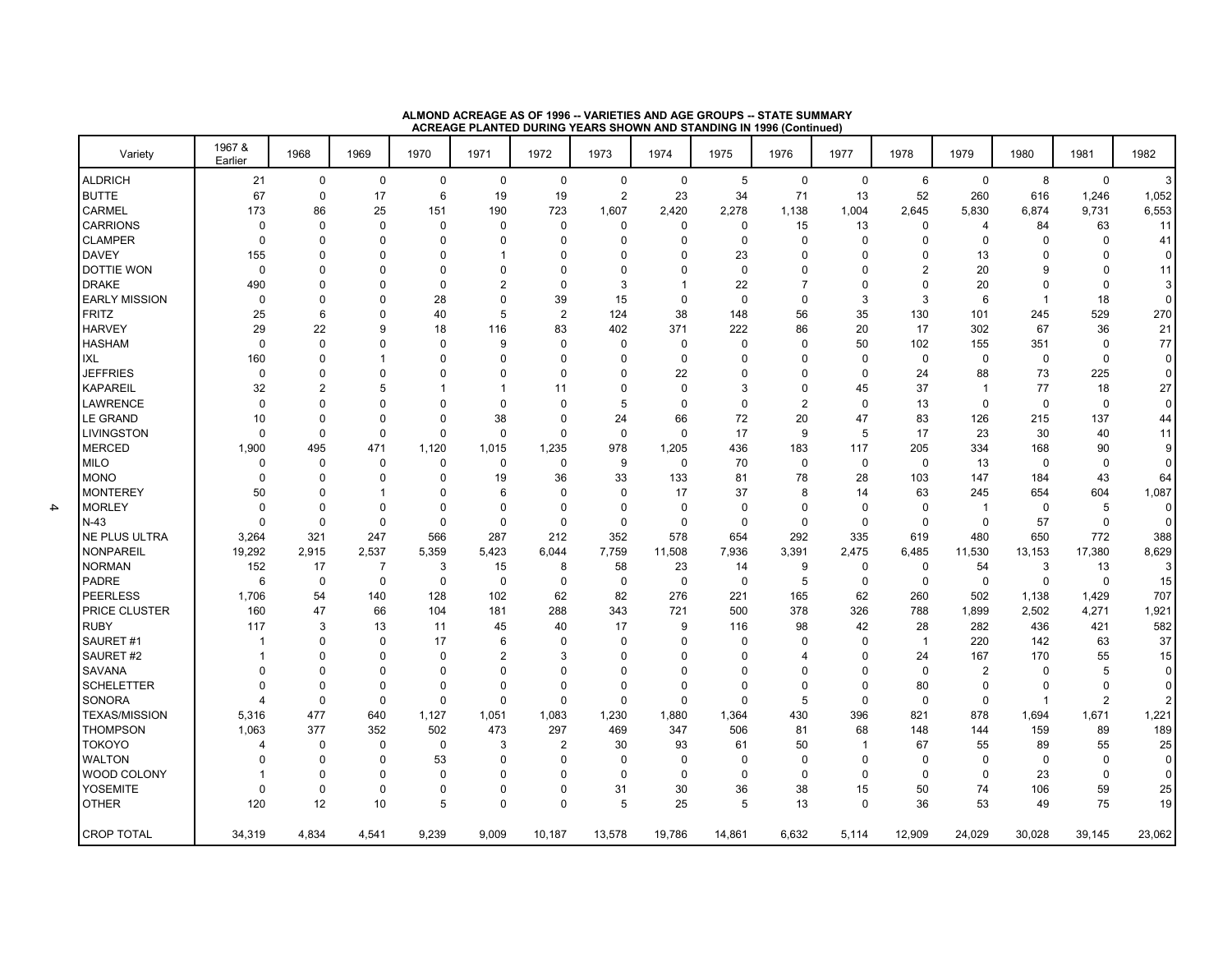|                      |                         |                |                |                |             |                |             |                |                |                |                |                |                |                |         | Acres Standing in 1996 a/ |         |
|----------------------|-------------------------|----------------|----------------|----------------|-------------|----------------|-------------|----------------|----------------|----------------|----------------|----------------|----------------|----------------|---------|---------------------------|---------|
| Variety              | 1983                    | 1984           | 1985           | 1986           | 1987        | 1988           | 1989        | 1990           | 1991           | 1992           | 1993           | 1994           | 1995           | 1996           | Bearing | Non-<br>Bearing           | Total   |
| <b>ALDRICH</b>       | 3                       | 6              | 18             | 13             | 19          | 13             | 48          | 38             | 89             | 117            | 224            | 444            | 723            | 762            | 631     | 1,929                     | 2,560   |
| <b>BUTTE</b>         | 407                     | 337            | 264            | 277            | 701         | 1,107          | 1,311       | 2,187          | 1,749          | 1,698          | 2,264          | 3,304          | 4,753          | 2,916          | 15,799  | 10,973                    | 26,772  |
| <b>CARMEL</b>        | 3.016                   | 2.863          | 2,543          | 2,406          | 2.779       | 4.148          | 4,104       | 4,716          | 2,306          | 2,288          | 2.748          | 2,820          | 2,882          | 1,992          | 75,345  | 7,694                     | 83,039  |
| <b>CARRIONS</b>      | 23                      | $\overline{7}$ | $\overline{4}$ | $\overline{2}$ | 14          | 17             | 45          | $\mathbf 0$    | 8              | 34             | $\overline{4}$ | $\mathbf{1}$   | $\mathbf 1$    | $\overline{2}$ | 348     | $\overline{4}$            | 352     |
| <b>CLAMPER</b>       | $\Omega$                | $\Omega$       | $\mathbf 0$    | 13             | $\Omega$    | 53             | $\mathbf 0$ | $\Omega$       | $\Omega$       | $\mathbf 0$    | 83             | 2              | 0              | $\Omega$       | 190     | $\mathbf{2}$              | 192     |
| <b>DAVEY</b>         | $\Omega$                | $\Omega$       | $\mathbf 0$    | $\Omega$       | $\Omega$    | 5              | $\Omega$    | $\Omega$       | $\mathbf 0$    | $\mathbf 0$    | $\mathbf 0$    | $\Omega$       | $\Omega$       | $\Omega$       | 197     | $\mathbf 0$               | 197     |
| <b>DOTTIE WON</b>    |                         | $\Omega$       | $\Omega$       | $\Omega$       | $\Omega$    | $\Omega$       | $\Omega$    | 6              | 5              | $\Omega$       | $\Omega$       | 5              | $\overline{2}$ | $\overline{2}$ | 57      | 9                         | 66      |
| <b>DRAKE</b>         |                         | $\Omega$       | 9              | 8              | 0           | $\mathbf 0$    | $\Omega$    | 4              | 3              | $\mathbf 0$    | $\Omega$       | $\Omega$       | 0              | $\overline{1}$ | 572     | $\mathbf{1}$              | 573     |
| <b>EARLY MISSION</b> | $\Omega$                | $\mathbf 0$    | $\mathbf 0$    | 8              | 8           | 12             | 5           | $\overline{1}$ | $\mathbf 0$    | $\mathbf 0$    | $\overline{4}$ | 4              | 12             | 6              | 151     | 22                        | 173     |
| <b>FRITZ</b>         | 111                     | 111            | 382            | 216            | 416         | 540            | 934         | 587            | 337            | 258            | 711            | 1,146          | 1,064          | 692            | 6,357   | 2,902                     | 9,259   |
| <b>HARVEY</b>        | $\Omega$                | 4              | 5              | $\overline{7}$ | 1           | $\Omega$       | 8           | 18             | $\mathbf{1}$   | $\pmb{0}$      | $\Omega$       | $\Omega$       | 9              | 2              | 1,865   | 11                        | 1,876   |
| <b>HASHAM</b>        | 36                      | -1             | 51             | 40             | $\Omega$    | $\Omega$       | 17          | $\mathbf 0$    | $\mathbf 0$    | $\mathbf 0$    | $\Omega$       | $\Omega$       | 25             | $\mathbf 0$    | 889     | 25                        | 914     |
| IXL                  | $\Omega$                | $\Omega$       | $\Omega$       | $\overline{1}$ | $\Omega$    | $\Omega$       | $\Omega$    | $\Omega$       | $\overline{2}$ | $\Omega$       | $\Omega$       | $\Omega$       | $\Omega$       | $\Omega$       | 164     | $\mathbf 0$               | 164     |
| <b>JEFFRIES</b>      | $\Omega$                | $\Omega$       | $\Omega$       | $\Omega$       | 33          | $\Omega$       | $\Omega$    | $\Omega$       | $\Omega$       | $\Omega$       | $\Omega$       | $\Omega$       | $\Omega$       | $\Omega$       | 465     | $\mathbf 0$               | 465     |
| <b>KAPAREIL</b>      | 8                       | 67             | 5              | $\Omega$       | $\Omega$    | $\Omega$       | $\Omega$    | $\Omega$       | 49             | $\Omega$       | 40             | $\Omega$       | 39             | $\mathbf 0$    | 426     | 39                        | 465     |
| LAWRENCE             | $\Omega$                | $\Omega$       | $\mathbf 0$    | $\Omega$       | $\Omega$    | $\Omega$       | $\Omega$    | $\Omega$       | $\mathbf 0$    | $\Omega$       | 9              | $\Omega$       | $\Omega$       | 23             | 29      | 23                        | 52      |
| <b>LE GRAND</b>      | 32                      | $\Omega$       | 35             | $\Omega$       | 5           | $\Omega$       | $\Omega$    | $\Omega$       | 8              | $\Omega$       | $\Omega$       | 3              | $\Omega$       | $\Omega$       | 962     | 3                         | 965     |
| <b>LIVINGSTON</b>    | $\overline{\mathbf{A}}$ | $\Omega$       | $\mathbf 0$    | 9              | 19          | 38             | 24          | 54             | 75             | 14             | 16             | 79             | 198            | 122            | 405     | 399                       | 804     |
| <b>MERCED</b>        | 14                      | 90             | 28             | 18             | 25          | 30             | 19          | 31             | 12             | 20             | 56             | 10             | 51             | 58             | 10,304  | 119                       | 10,423  |
| <b>MILO</b>          | $\Omega$                | $\Omega$       | $\Omega$       | $\Omega$       | $\Omega$    | $\Omega$       | $\Omega$    | $\Omega$       | $\mathbf 0$    | $\mathbf 0$    | $\mathbf 0$    | $\Omega$       | $\Omega$       | $\mathbf 0$    | 92      | $\mathbf 0$               | 92      |
| <b>MONO</b>          | 24                      | 165            | 22             | 32             | 32          | 5              | 20          | 8              | 28             | $\mathbf 0$    | $\mathbf 0$    | $\mathbf 0$    | 0              | $\mathbf 0$    | 1,285   | $\mathbf 0$               | 1,285   |
| <b>MONTEREY</b>      | 382                     | 162            | 142            | 36             | 457         | 793            | 457         | 586            | 257            | 570            | 719            | 1,417          | 809            | 888            | 7,347   | 3,114                     | 10,461  |
| <b>MORLEY</b>        | $\Omega$                | $\mathbf 0$    | $\mathbf 0$    | $\mathbf{1}$   | 0           | $\mathbf 0$    | $\mathbf 0$ | $\mathbf 0$    | 61             | 20             | 24             | 21             | 52             | 13             | 112     | 86                        | 198     |
| N-43                 | $\Omega$                | 0              | $\mathbf 0$    | $\Omega$       | 0           | $\mathbf 0$    | $\mathbf 0$ | 0              | $\mathbf 0$    | 0              | $\mathbf 0$    | $\overline{1}$ | $\Omega$       | $\mathbf 0$    | 57      | $\overline{1}$            | 58      |
| NE PLUS ULTRA        | 71                      | 103            | 56             | 47             | 67          | 89             | 32          | 131            | 31             | 30             | 55             | 78             | 114            | 49             | 10,729  | 241                       | 10,970  |
| <b>NONPAREIL</b>     | 3,276                   | 3,846          | 3,585          | 2,975          | 4,052       | 5,793          | 6,918       | 7,460          | 3,963          | 4,171          | 6,082          | 8,671          | 8,795          | 6,127          | 183,937 | 23,593                    | 207,530 |
| <b>NORMAN</b>        | 0                       | 0              | $\mathbf 0$    | 0              | 13          | $\mathbf 0$    | $\mathbf 0$ | $\mathbf 0$    | $\mathbf 0$    | $\overline{2}$ | 2              | $\mathbf 0$    | $\mathbf{1}$   | $\mathbf 0$    | 396     | $\overline{1}$            | 397     |
| <b>PADRE</b>         | 58                      | $\overline{4}$ | 18             | 49             | 237         | 296            | 469         | 953            | 852            | 656            | 1,050          | 1,603          | 2,787          | 1,153          | 4,668   | 5,543                     | 10,211  |
| <b>PEERLESS</b>      | 254                     | 278            | 295            | 204            | 153         | 254            | 206         | 236            | 60             | 176            | 117            | 257            | 211            | 139            | 9,267   | 607                       | 9,874   |
| <b>PRICE CLUSTER</b> | 716                     | 857            | 946            | 799            | 769         | 819            | 840         | 1.033          | 429            | 608            | 569            | 391            | 412            | 287            | 22,880  | 1,090                     | 23,970  |
| <b>RUBY</b>          | 240                     | 246            | 74             | 125            | 308         | 438            | 186         | 238            | 151            | 66             | 135            | 65             | 37             | 42             | 4,467   | 144                       | 4,611   |
| SAURET#1             | $\overline{7}$          | 2              | 18             | $\mathbf 0$    | 1           | $\overline{2}$ | $\mathbf 0$ | 8              | $\overline{1}$ | 37             | 25             | 4              | $\mathbf 0$    | $\overline{1}$ | 588     | 5                         | 593     |
| SAURET#2             | $\Omega$                | 3              | 18             | $\Omega$       | 0           | $\mathbf 0$    | $\mathbf 0$ | $\overline{2}$ | $\overline{2}$ | $\mathbf 0$    | $\mathbf 0$    | 4              | $\Omega$       | $\overline{2}$ | 466     | 6                         | 472     |
| SAVANA               | $\Omega$                | $\Omega$       | $\mathbf 0$    | 3              | 0           | $\mathbf 0$    | $\Omega$    | $\mathbf 0$    | 60             | 20             | 24             | 21             | 29             | 13             | 114     | 63                        | 177     |
| <b>SCHELETTER</b>    | $\Omega$                | $\mathbf 0$    | $\mathbf 0$    | $\mathbf 0$    | 0           | $\mathbf 0$    | $\mathbf 0$ | $\mathbf 0$    | $\mathbf 0$    | $\mathbf 0$    | $\mathbf 0$    | $\mathbf 0$    | $\mathbf 0$    | $\mathbf 0$    | 80      | $\mathbf 0$               | 80      |
| <b>SONORA</b>        | $\Omega$                | 17             | 40             | 30             | 98          | 252            | 907         | 631            | 276            | 424            | 920            | 1.408          | 1,431          | 935            | 3,609   | 3,774                     | 7,383   |
| <b>TEXAS/MISSION</b> | 581                     | 366            | 201            | 312            | 534         | 805            | 566         | 511            | 505            | 512            | 678            | 766            | 871            | 561            | 26,850  | 2,198                     | 29,048  |
| <b>THOMPSON</b>      | 114                     | 18             | 42             | $\Omega$       | 46          | $\overline{2}$ | 13          | 22             | $\overline{1}$ | $\mathbf{1}$   | 11             | 22             | 6              | 22             | 5,534   | 50                        | 5,584   |
| <b>TOKOYO</b>        | $\Omega$                | 3              | 13             | $\Omega$       | 21          | 6              | 14          | $\mathbf 0$    | 14             | $\mathbf 0$    | $\mathbf 0$    | $\overline{2}$ | $\Omega$       | 13             | 606     | 15                        | 621     |
| <b>WALTON</b>        | $\Omega$                | $\Omega$       | $\Omega$       | $\Omega$       | 0           | $\mathbf 0$    | $\Omega$    | $\Omega$       | $\mathbf 0$    | $\mathbf 0$    | $\mathbf 0$    | $\mathbf 0$    | $\Omega$       | $\mathbf 0$    | 53      | $\mathbf 0$               | 53      |
| WOOD COLONY          | $\Omega$                | $\overline{2}$ | 8              | $\Omega$       | 21          | 45             | 163         | 226            | 131            | 240            | 245            | 280            | 355            | 240            | 1,105   | 875                       | 1,980   |
| <b>YOSEMITE</b>      | 11                      | $\mathbf 0$    | $\mathbf 0$    | $\Omega$       | $\mathbf 0$ | $\mathbf 0$    | $\mathbf 0$ | $\mathbf 0$    | $\pmb{0}$      | $\pmb{0}$      | $\mathsf 0$    | $\pmb{0}$      | $\mathbf 0$    | 32             | 475     | 32                        | 507     |
| <b>OTHER</b>         | 5                       | 35             | 3              | 16             | 55          | 16             | 33          | 15             | 126            | 38             | 47             | 188            | 92             | 212            | 816     | 492                       | 1,308   |
| <b>CROP TOTAL</b>    | 9,397                   | 9,593          | 8,825          | 7,647          | 10,884      | 15,578         | 17,339      | 19,702         | 11,592         | 12,000         | 16,862         | 23,017         | 25,761         | 17,307         | 400,692 | 66,085                    | 466,777 |

#### **ALMOND ACREAGE AS OF 1996 -- VARIETIES AND AGE GROUPS -- STATE SUMMARY ACREAGE PLANTED DURING YEARS SHOWN AND STANDING IN 1996**

a<sup>/</sup> Non-bearing includes plantings for 1994-96. Summing years to bearing, non-bearing, and total may not agree due to rounding.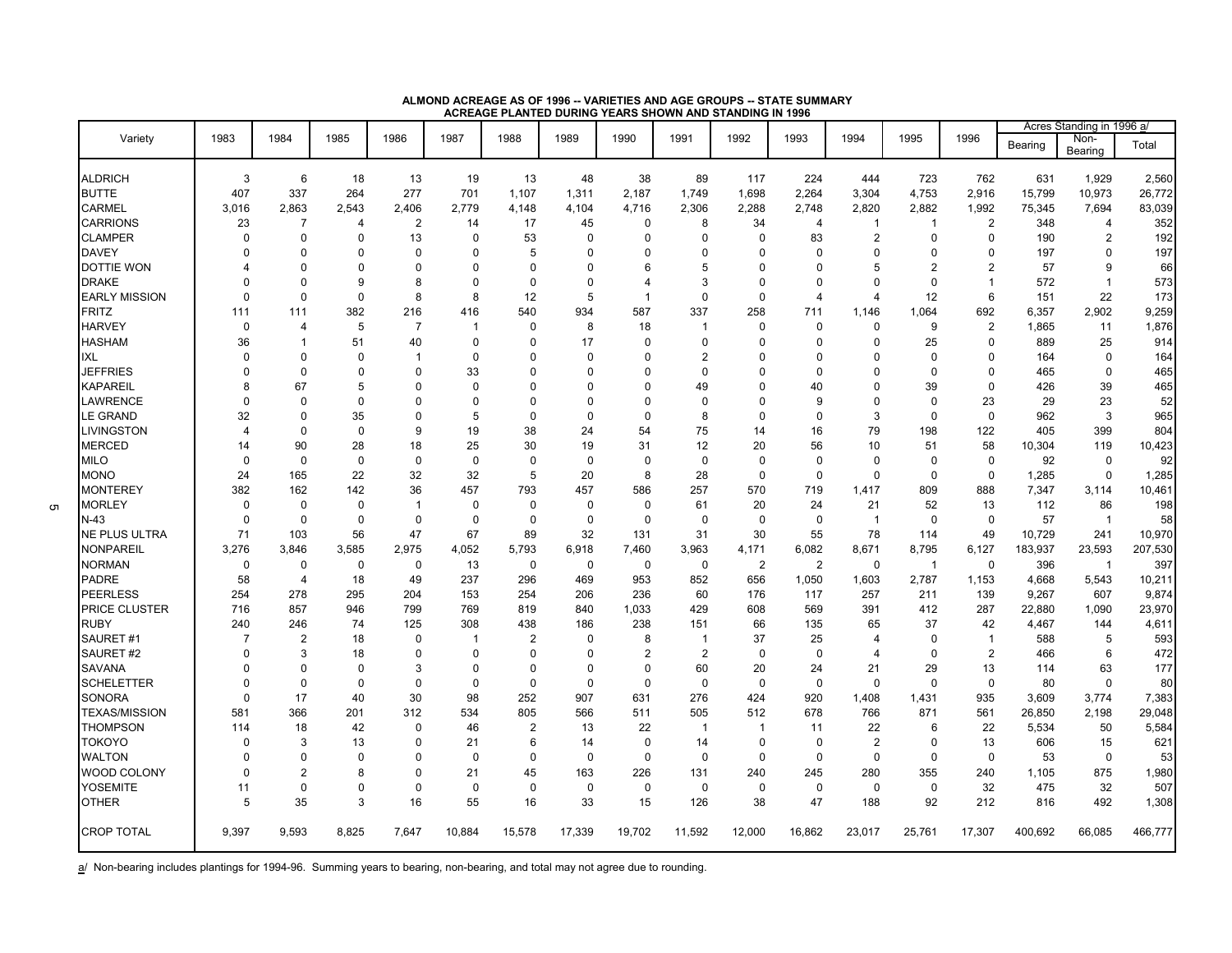| County                 | 1967 &<br>Earlier | 1968           | 1969        | 1970           | 1971           | 1972           | 1973     | 1974         | 1975     | 1976     | 1977     | 1978           | 1979         | 1980     | 1981        | 1982         |
|------------------------|-------------------|----------------|-------------|----------------|----------------|----------------|----------|--------------|----------|----------|----------|----------------|--------------|----------|-------------|--------------|
| <b>BUTTE</b>           | 3,189             | 264            | 540         | 531            | 269            | 334            | 581      | 760          | 621      | 341      | 52       | 328            | 595          | 1.138    | 1,184       | 541          |
| <b>CALAVERAS</b>       | $\overline{2}$    | $\mathbf 0$    | $\mathbf 0$ | $\overline{7}$ | $\mathbf 0$    | $\mathbf 0$    | $\Omega$ | $\mathbf 0$  | $\Omega$ | $\Omega$ | $\Omega$ | 0              | $\mathbf 0$  | 3        | $\mathbf 0$ | $\Omega$     |
| <b>COLUSA</b>          | 1,480             | 153            | 57          | 67             | 22             | 156            | 137      | 97           | 56       | 81       | 9        | 95             | 81           | 716      | 486         | 472          |
| <b>CONTRA COSTA</b>    | 11                | 0              | $\mathbf 0$ | $\mathbf 0$    | $\Omega$       | $\Omega$       | 0        | $\mathbf{0}$ | $\Omega$ | $\Omega$ | $\Omega$ | 0              | 0            |          |             | $\mathbf{1}$ |
| <b>FRESNO</b>          | 325               | 34             | 39          | 108            | 141            | 328            | 886      | 1.772        | 991      | 456      | 277      | 248            | 741          | 1,005    | 2,008       | 836          |
| <b>GLENN</b>           | 880               | 86             | 111         | 34             | 257            | 10             | 208      | 664          | 377      | 24       | 14       | 138            | 714          | 549      | 647         | 444          |
| <b>KERN</b>            | 187               | 9              | 575         | 1,823          | 2,973          | 2,252          | 2,134    | 3,941        | 1,484    | 308      | 96       | 455            | 1.608        | 2,069    | 4.880       | 1,157        |
| <b>KINGS</b>           | $\Omega$          | $\Omega$       | $\mathbf 0$ | 0              | 30             | $\Omega$       | $\Omega$ | 5            | 21       | n        |          | 38             | 0            | 51       | 203         | 96           |
| LAKE                   |                   | $\Omega$       | 0           | $\Omega$       | $\Omega$       | $\Omega$       | 0        | 0            | $\Omega$ |          |          | 0              | $\Omega$     | $\Omega$ | $\Omega$    | $\Omega$     |
| <b>LOS ANGELES</b>     |                   | $\Omega$       | 0           | $\Omega$       | $\Omega$       | $\Omega$       | 0        | $\mathbf{0}$ | $\Omega$ | $\Omega$ | $\Omega$ | 0              | $\Omega$     | $\Omega$ | $\Omega$    | $\Omega$     |
| <b>MADERA</b>          | 949               | 380            | 52          | 515            | 251            | 329            | 348      | 658          | 1.003    | 320      | 33       | 517            | 946          | 1.267    | 1.456       | 1,467        |
| <b>MERCED</b>          | 3.754             | 497            | 507         | 413            | 621            | 692            | 1.287    | 914          | 1,197    | 622      | 649      | 1.583          | 2.692        | 2.788    | 2.106       | 1,117        |
| <b>PLACER</b>          | 21                | $\Omega$       | 0           | 0              | $\Omega$       | $\Omega$       | 0        | $\mathbf{0}$ | n        | n        | $\Omega$ | 0              | 0            | 0        | $\Omega$    | $\Omega$     |
| <b>RIVERSIDE</b>       |                   | $\Omega$       | $\Omega$    | 0              | 0              |                | 0        | $\Omega$     |          |          |          |                |              |          |             |              |
| <b>SACRAMENTO</b>      | <sup>0</sup>      | $\Omega$       | $\Omega$    | $\Omega$       | $\Omega$       | ŋ              | $\Omega$ | $\Omega$     |          |          |          | n              | <sup>0</sup> |          | $\Omega$    |              |
| <b>SAN BENITO</b>      | $\Omega$          | $\Omega$       | $\Omega$    | $\Omega$       | $\Omega$       |                | $\Omega$ | $\Omega$     |          |          |          |                |              |          | $\Omega$    | $\Omega$     |
| <b>SAN BERNARDINO</b>  | $\Omega$          | $\Omega$       | $\mathbf 0$ | $\Omega$       | $\Omega$       |                | $\Omega$ | $\Omega$     | $\Omega$ | $\Omega$ | $\Omega$ | O              | $\Omega$     | $\Omega$ | $\Omega$    | $\Omega$     |
| <b>SAN JOAQUIN</b>     | 3,125             | 499            | 242         | 571            | 415            | 365            | 351      | 794          | 706      | 382      | 280      | 772            | 1.035        | 872      | 1,124       | 413          |
| <b>SAN LUIS OBISPO</b> | 831               | 21             | 11          | 9              | $\overline{7}$ | 23             | 0        | $\Omega$     | 8        | $\Omega$ |          | $\Omega$       | $\Omega$     | 0        | $\Omega$    |              |
| <b>SOLANO</b>          | 242               | $\overline{2}$ | $\mathbf 0$ | 19             | 3              | $\overline{4}$ | 0        | 21           | 21       | $\Omega$ | 4        | 4              | 0            | $\Omega$ | $\Omega$    | 20           |
| <b>STANISLAUS</b>      | 2,808             | 804            | 336         | 1,181          | 423            | 1,335          | 1,456    | 1,403        | 1,132    | 844      | 965      | 2,028          | 2.788        | 1.835    | 1.885       | 1,329        |
| <b>SUTTER</b>          | 382               | 78             | 30          | 23             | 3              | 3              | 95       | 76           | 40       | 4        | 36       | 40             | 34           | 60       | 25          | 14           |
| <b>TEHAMA</b>          | 85                | 5              | $\mathbf 0$ | 9              | 6              | 74             | 170      | 11           | 109      |          | 21       |                | 34           | 365      | 618         | 413          |
| <b>TULARE</b>          | 41                | 60             | 31          | 9              | $\Omega$       | 119            | 26       | 317          | 65       |          | $\Omega$ | 198            | 246          | 424      | 688         | 244          |
| <b>YOLO</b>            | 736               | 22             | 6           | 12             |                | 20             | 18       | 34           | 12       | 6        | 20       | 33             | 13           | 10       | 52          | 55           |
| <b>YUBA</b>            | 242               | $\mathbf 0$    | $\mathbf 0$ | 28             |                | $\Omega$       | 62       | 41           | 93       | $\Omega$ | 19       | $\overline{7}$ | 3            | $\Omega$ | 17          | 3            |
| <b>STATE TOTAL</b>     | 19,292            | 2,915          | 2,537       | 5,359          | 5,423          | 6.044          | 7,759    | 11,508       | 7,936    | 3,391    | 2,475    | 6,485          | 11,530       | 13,153   | 17,380      | 8,629        |

**1996 NONPAREIL VARIETY ACREAGE SUMMARY BY YEAR PLANTED (Continued)**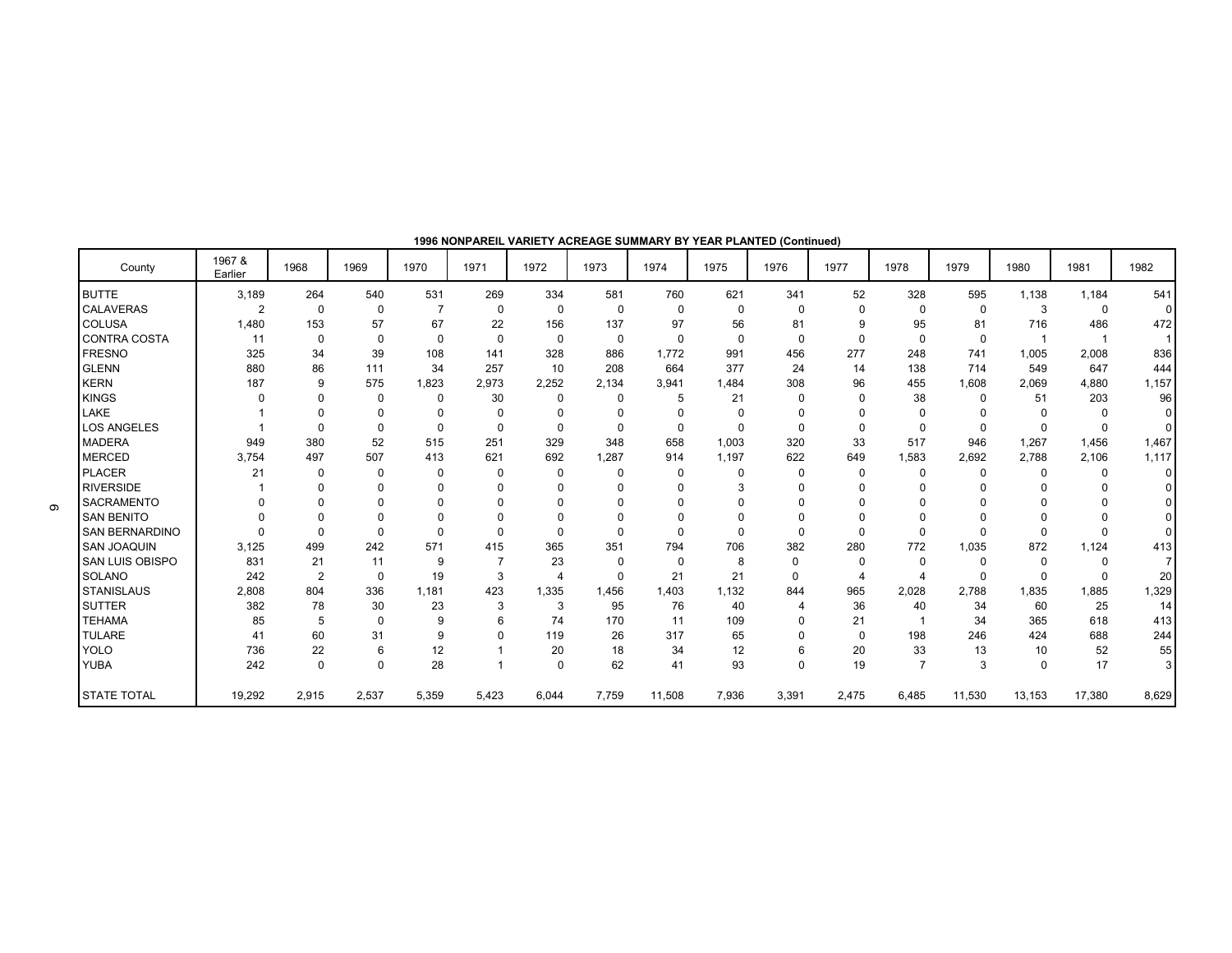|                        |          |              |          |             |          |             |          |                |          |                |             |             |          |             |                | Acres Standing in 1996 a/ |             |
|------------------------|----------|--------------|----------|-------------|----------|-------------|----------|----------------|----------|----------------|-------------|-------------|----------|-------------|----------------|---------------------------|-------------|
| County                 | 1983     | 1984         | 1985     | 1986        | 1987     | 1988        | 1989     | 1990           | 1991     | 1992           | 1993        | 1994        | 1995     | 1996        | Bearing        | Non-<br>Bearing           | Total       |
| <b>BUTTE</b>           | 266      | 148          | 213      | 203         | 127      | 266         | 132      | 339            | 149      | 481            | 300         | 520         | 615      | 784         | 13,892         | 1,919                     | 15,811      |
| <b>CALAVERAS</b>       | $\Omega$ | $\mathbf 0$  | 0        | 0           | $\Omega$ | 0           | 0        | 0              | 0        | $\mathbf 0$    | 0           | 0           | 0        | 0           | 12             | 0                         | 12          |
| <b>COLUSA</b>          | 81       | 70           | 61       | 105         | 6        | 228         | 320      | 249            | 58       | 33             | 39          | 205         | 114      | 56          | 5,415          | 375                       | 5,790       |
| <b>CONTRA COSTA</b>    | $\Omega$ | $\mathbf{Q}$ | $\Omega$ | $\Omega$    | $\Omega$ | $\Omega$    | 0        | $\Omega$       | $\Omega$ | $\overline{2}$ | $\mathbf 0$ | $\mathbf 0$ | 0        | $\mathbf 0$ | 25             | $\mathbf 0$               | 25          |
| <b>FRESNO</b>          | 227      | 388          | 552      | 608         | 1.062    | 1,247       | 934      | 1.921          | 460      | 467            | 952         | 927         | 1,025    | 324         | 19,013         | 2,276                     | 21,289      |
| <b>GLENN</b>           | 91       | 231          | 100      | $\mathbf 0$ | 59       | 370         | 458      | 412            | 128      | 200            | 168         | 717         | 729      | 468         | 7,374          | 1,914                     | 9,288       |
| <b>KERN</b>            | 585      | 527          | 427      | 367         | 491      | 834         | 2,089    | 1,604          | 519      | 310            | 1,878       | 2,706       | 2,205    | 1.448       | 35,582         | 6,359                     | 41,941      |
| <b>KINGS</b>           | 35       | 0            |          | 51          | 10       | 12          | 38       | 11             | 240      | $\mathbf 0$    | 30          | 26          | 36       | 0           | 872            | 62                        | 934         |
| LAKE                   | $\Omega$ | $\Omega$     | 0        | $\Omega$    | $\Omega$ | $\mathbf 0$ | 0        | $\mathbf 0$    | $\Omega$ | 0              | $\mathbf 0$ | $\mathbf 0$ | 0        | 0           |                | 0                         |             |
| <b>LOS ANGELES</b>     | $\Omega$ | $\Omega$     | $\Omega$ | $\Omega$    | $\Omega$ | $\Omega$    | $\Omega$ | $\Omega$       | $\Omega$ | $\Omega$       | $\Omega$    | $\mathbf 0$ | $\Omega$ | $\mathbf 0$ |                | $\mathbf{0}$              |             |
| <b>MADERA</b>          | 320      | 656          | 645      | 431         | 274      | 450         | 635      | 382            | 371      | 98             | 310         | 339         | 750      | 254         | 15,063         | 1,343                     | 16,406      |
| <b>MERCED</b>          | 440      | 827          | 559      | 361         | 697      | 660         | 1.106    | 1,127          | 763      | 933            | 823         | 1,389       | 1,007    | 583         | 29,735         | 2,979                     | 32,714      |
| <b>PLACER</b>          | $\Omega$ | $\Omega$     | $\Omega$ | $\Omega$    | $\Omega$ | $\Omega$    | $\Omega$ | $\Omega$       | $\Omega$ | $\Omega$       | $\Omega$    | 0           | $\Omega$ | $\mathbf 0$ | 21             | 0                         | 21          |
| <b>RIVERSIDE</b>       |          | 0            | $\Omega$ | $\Omega$    | $\Omega$ | $\Omega$    | $\Omega$ | 0              | $\Omega$ | $\Omega$       | 0           | $\Omega$    | $\Omega$ | $\Omega$    | $\overline{4}$ | 0                         |             |
| <b>SACRAMENTO</b>      |          | $\Omega$     | 0        | 54          | $\Omega$ | $\Omega$    | $\Omega$ | 0              | $\Omega$ |                | 0           | $\Omega$    |          | 0           | 54             | 0                         | 54          |
| <b>SAN BENITO</b>      |          | $\Omega$     | $\Omega$ | $\Omega$    | $\Omega$ | $\Omega$    | $\Omega$ | $\Omega$       | $\Omega$ | $\Omega$       | $\Omega$    | $\Omega$    |          | $\Omega$    | $\mathbf 0$    | $\Omega$                  | $\mathbf 0$ |
| <b>SAN BERNARDINO</b>  | 17       | $\Omega$     | $\Omega$ | $\Omega$    | $\Omega$ | $\Omega$    | $\Omega$ | $\Omega$       | $\Omega$ | $\Omega$       | $\Omega$    | $\Omega$    | 0        | $\Omega$    | 17             | $\Omega$                  | 17          |
| <b>SAN JOAQUIN</b>     | 339      | 273          | 267      | 270         | 344      | 384         | 281      | 327            | 196      | 473            | 445         | 452         | 543      | 477         | 15,545         | 1,472                     | 17,017      |
| <b>SAN LUIS OBISPO</b> |          | $\Omega$     | $\Omega$ | $\Omega$    | $\Omega$ | $\Omega$    | $\Omega$ | 0              | $\Omega$ | $\Omega$       | $\mathbf 0$ | $\mathbf 0$ | 0        | $\mathbf 0$ | 924            | 0                         | 924         |
| <b>SOLANO</b>          |          | $\Omega$     | $\Omega$ | $\Omega$    | $\Omega$ | $\Omega$    | 10       | $\overline{4}$ | $\Omega$ | $\Omega$       | $\mathbf 0$ | $\Omega$    | 43       | 18          | 354            | 61                        | 415         |
| <b>STANISLAUS</b>      | 497      | 540          | 682      | 436         | 677      | 1,005       | 699      | 803            | 779      | 713            | 839         | 1,117       | 1,232    | 884         | 30,222         | 3,233                     | 33,455      |
| <b>SUTTER</b>          | 12       | 36           | $\Omega$ | 11          | 11       | 26          | 20       | $\Omega$       | 25       | $\overline{2}$ | 10          | 47          | 51       | 42          | 1,096          | 140                       | 1,236       |
| <b>TEHAMA</b>          | 59       | $\Omega$     | 38       | 48          | 203      | 63          | 99       | 109            | 150      | 5              | 131         | 69          | 181      | 167         | 2,826          | 417                       | 3,243       |
| <b>TULARE</b>          | 204      | 133          | 35       | 3           | 57       | 199         | 79       | 159            | 86       | 428            | 121         | 137         | 205      | 182         | 3,972          | 524                       | 4,496       |
| <b>YOLO</b>            | 96       | 8            | 5        | 27          | 23       | 31          | 18       | 12             | 12       | 26             | 37          | 20          | 59       | 15          | 1,345          | 94                        | 1,439       |
| <b>YUBA</b>            | $\Omega$ | $\Omega$     | $\Omega$ | $\Omega$    | 11       | 18          | $\Omega$ |                | 27       | $\Omega$       | $\mathbf 0$ | $\Omega$    | $\Omega$ | 425         | 573            | 425                       | 998         |
| <b>STATE TOTAL</b>     | 3,276    | 3,846        | 3,585    | 2,975       | 4,052    | 5,793       | 6,918    | 7,460          | 3,963    | 4,171          | 6,082       | 8,671       | 8,795    | 6,127       | 183,937        | 23,593                    | 207,530     |

#### **1996 NONPAREIL VARIETY ACREAGE SUMMARY BY YEAR PLANTED**

a<sup>/</sup> Non-bearing includes plantings for 1994-96. Summing years to bearing, non-bearing, and total may not agree due to rounding.